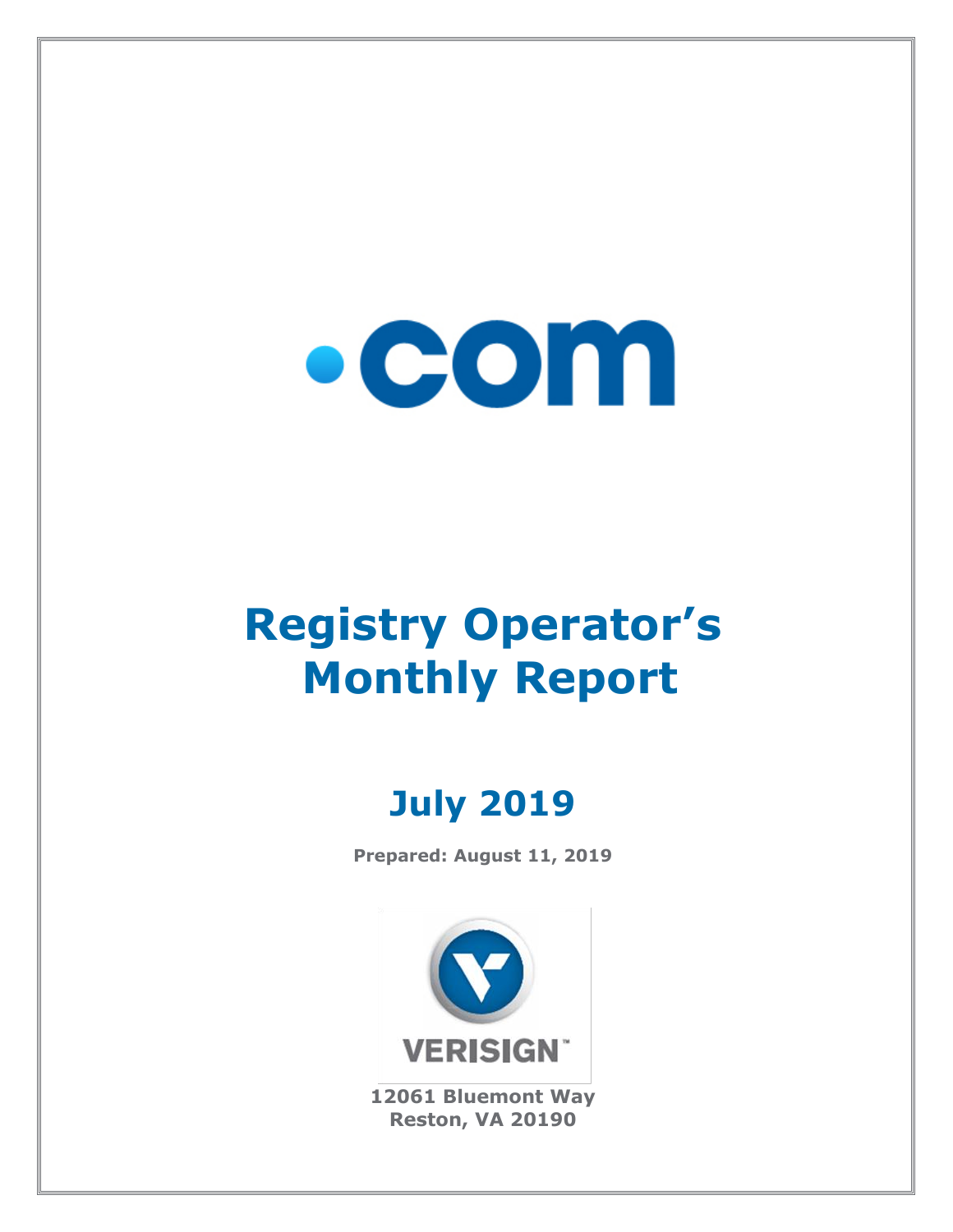As required by the ICANN/Verisign .com Registry Agreement (Section 3.1(c)(iv)), this report provides an overview of Verisign Registry activity through the end of the reporting month. The information is primarily presented in table and chart format with text explanations as deemed necessary. **The information is provided to satisfy requirements listed in Appendix 4 of the .com Registry Agreement.** Pursuant to the agreements, "ICANN shall use reasonable commercial efforts to preserve the confidentiality of the information reported until three months after the end of the month to which the report relates."

Information is organized as follows:

| 1. |                                                                            |  |
|----|----------------------------------------------------------------------------|--|
|    |                                                                            |  |
| 2. | Service Level Agreement Performance (Appendix 4, Item 2)  3                |  |
|    | Table 2 - .com Service Level Agreement Performance  4                      |  |
| 3. |                                                                            |  |
|    |                                                                            |  |
| 4. |                                                                            |  |
|    | Table 4 - Completed Shared Registration System Releases  5                 |  |
| 5. |                                                                            |  |
|    |                                                                            |  |
| 6. | Total Number of Transactions by Subcategory (Appendix 4, Item 6) 6         |  |
|    | Table 6.1 - Total Domain Name Transactions by Subcategory 6                |  |
|    | Table 6.2 - Total Name Server Write Transactions by Subcategory (millions) |  |
|    |                                                                            |  |
| 7. |                                                                            |  |
|    |                                                                            |  |
|    |                                                                            |  |
|    | 7(C). Registry Functions Activity Report (Appendix 4, Item 7C)  8          |  |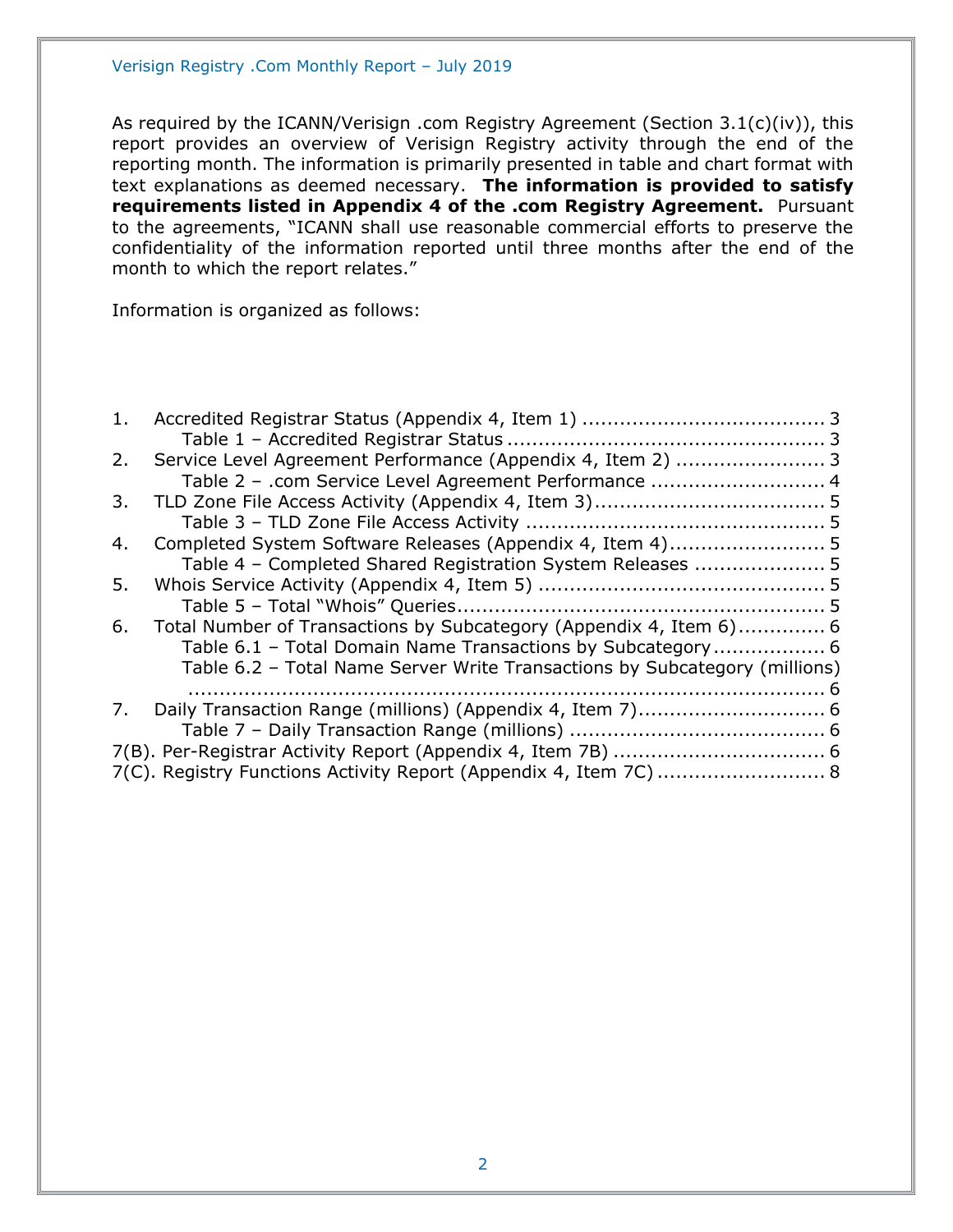# <span id="page-2-0"></span>**1. Accredited Registrar Status (Appendix 4, Item 1)**

**Table 1** displays the current number and status of the ICANN accredited registrars. The registrars are grouped into three categories:

- 1. **Operational Registrars:** Those who have authorized access into the Shared Registration System (SRS) for processing domain name registrations.
- 2. **Registrars In The Ramp-Up Period:** Those who have received a password to access the Registry operational test and evaluation (OT&E) environment. The OT&E environment is provided to allow registrars to develop and test their systems with the SRS.
- 3. **Registrars In The Pre-Ramp-Up Period:** Those who have been sent a welcome letter from the Verisign Registry but have not yet executed the Registry Registrar Agreements and/or have not yet submitted a completed Registrar Information Sheet. In most cases registrars are sent welcome letters via overnight express mail or e-mail on the same day accreditation notification is received from ICANN.

<span id="page-2-1"></span>

| <b>Status</b>                    | # of COM Registrars |
|----------------------------------|---------------------|
| <b>Operational Registrars</b>    | 2373                |
| Registrars In Ramp-Up Period     | 10                  |
| Registrars In Pre-Ramp-Up Period |                     |
| Total                            | 2391                |

#### **Table 1 – Accredited Registrar Status**

#### <span id="page-2-2"></span>**2. Service Level Agreement Performance (Appendix 4, Item 2)**

**Table 2** compares Service Level Agreement (SLA) Requirements with Actual Performance for the reporting month. As required by the ICANN/Verisign .com Registry Agreement (Section 3.1(d)(ii)), the Verisign Registry is committed to provide service levels as specified in Appendix 7 of the .com Registry Agreement and to comply with the requirements of the SLA in Appendix 10 of the .com Registry Agreement. The SLAs are incorporated into the Verisign Registry Registrar Agreements that are executed with all operational registrars.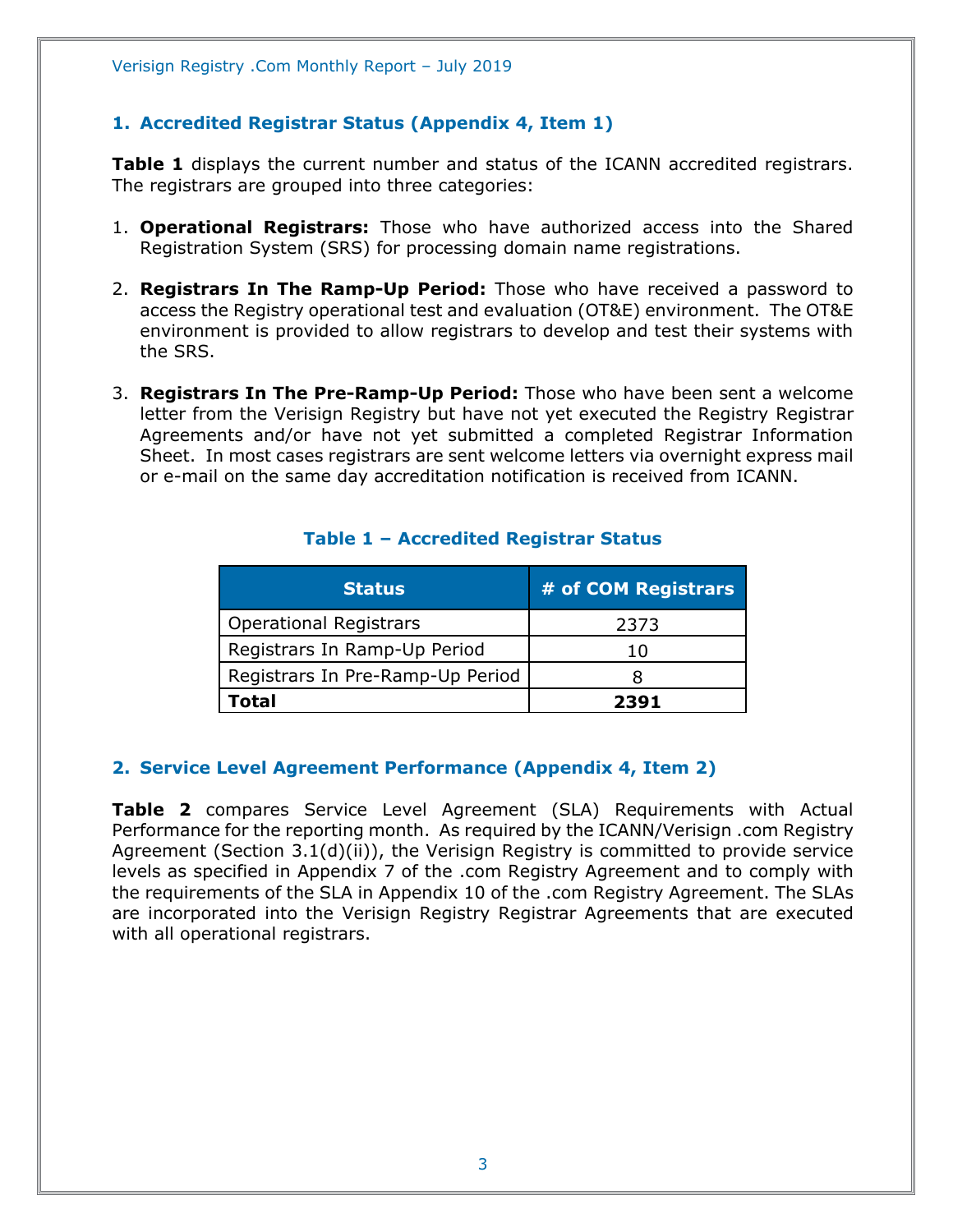# **Table 2 – .com Service Level Agreement Performance**

<span id="page-3-0"></span>

| <b>Metric</b>          | .com SLA Requirement               | <b>Actual Performance</b>      |  |
|------------------------|------------------------------------|--------------------------------|--|
|                        | <b>Service Availability</b>        |                                |  |
|                        |                                    | 100% - (0 minutes              |  |
|                        | 99.99% Year                        | <b>Unplanned Downtime YTD)</b> |  |
| <b>SRS</b>             | 30 Minutes/Month (Unplanned)       | 0 minutes (Unplanned)          |  |
| <b>DNS Name Server</b> | 100% / Month                       | 100%                           |  |
| Whois                  | 100% / Month                       | 100%                           |  |
|                        | <b>Planned Outage Duration</b>     |                                |  |
| SRS - Regular          | 45 Minutes / Month                 | 0 hours 12 minutes             |  |
|                        |                                    | 0 hours 00 minutes - Last      |  |
|                        | 4 Hours (240 Minutes)              | Outage Taken October           |  |
| SRS - Extended         | / 1 Per Year                       | 2016                           |  |
|                        | 8 Hours (480 Minutes)              | 0 minutes - None Taken         |  |
| SRS - Extended         | / 1 Every 3 Years                  | Since June 2005                |  |
| <b>DNS Name Server</b> | Not Allowed                        | 0 minutes                      |  |
| Whois                  | <b>Not Allowed</b>                 | 0 minutes                      |  |
|                        | <b>Planned Outage Timeframe</b>    |                                |  |
|                        |                                    | 0100 - 0112 UTC Sunday         |  |
| <b>SRS</b>             | 0100 - 0900 UTC Sunday             | 7/21/2019                      |  |
| <b>DNS Name Server</b> | <b>Not Allowed</b>                 | Not Applicable                 |  |
| Whois                  | <b>Not Allowed</b>                 | Not Applicable                 |  |
|                        | <b>Planned Outage Notification</b> |                                |  |
|                        | 30 Days General Maintenance        | 6/20/2019                      |  |
|                        | 90 Days Updates and                |                                |  |
| <b>SRS</b>             | Upgrades                           | Not Applicable                 |  |
| <b>DNS Name Server</b> | Not Allowed                        | Not Applicable                 |  |
| Whois                  | <b>Not Allowed</b>                 | Not Applicable                 |  |
|                        | <b>Processing Time</b>             |                                |  |
| <b>Check Domain</b>    |                                    |                                |  |
| Average                | 25 milliseconds for 95%            | 0.37 milliseconds              |  |
| Add / Create Domain    |                                    |                                |  |
| Average                | 50 milliseconds for 95%            | 0.84 milliseconds              |  |
| Delete Domain          |                                    |                                |  |
| Average                | 100 milliseconds for 95%           | 17.54 milliseconds             |  |
| Modify / Update        |                                    |                                |  |
| Domain Average         | 100 milliseconds for 95%           | 15.69 milliseconds             |  |
| Whois Query            | 5 milliseconds for 95%             | 0.91 milliseconds              |  |
| <b>DNS Name Server</b> |                                    |                                |  |
| Resolution             | 100 milliseconds for 95%           | 1.08 milliseconds              |  |
|                        | <b>Update Frequency</b>            |                                |  |
| <b>DNS Name Server</b> | 3 Minutes for 95%                  | 15.89 seconds                  |  |
| Whois                  | 3 Minutes for 95%                  | 15.80 seconds                  |  |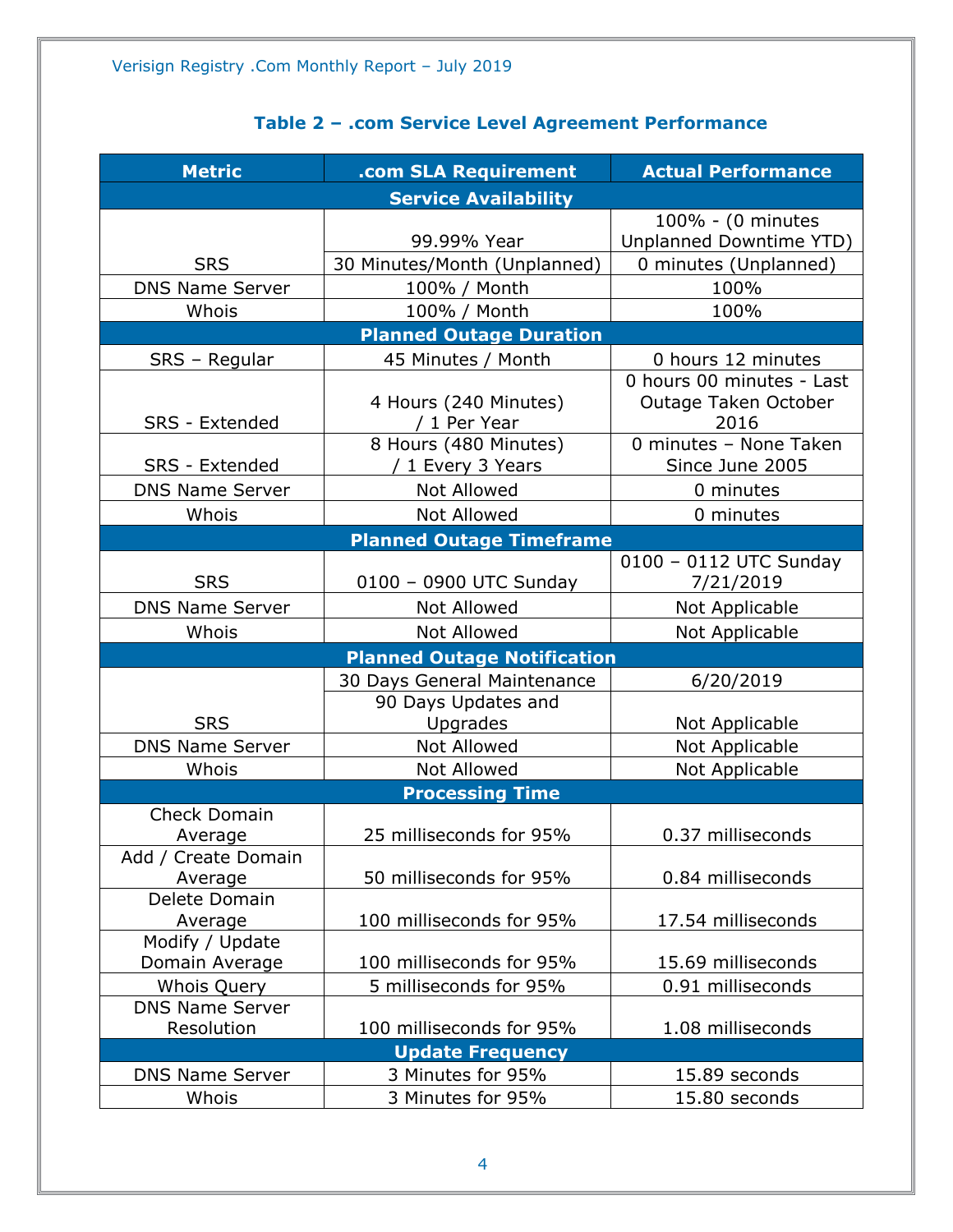# <span id="page-4-0"></span>**3. TLD Zone File Access Activity (Appendix 4, Item 3)**

**Table 3** summarizes the zone file access activity for the current reporting month. As required by the ICANN/Verisign .com Registry Agreement (Section 3.1(c)(iii)), the Verisign Registry provides third parties bulk access to the zone files for the .com TLD.

<span id="page-4-1"></span>

|                                                           | <b>Number</b> |
|-----------------------------------------------------------|---------------|
| Total Zone File Access Passwords (End Of Previous Month)  | 1536          |
| New Zone File Access Passwords Issued                     | 20            |
| Total Zone File Access Passwords Disabled                 |               |
| Total Zone File Access Passwords (End Of Reporting Month) | 1556          |

# **Table 3 – TLD Zone File Access Activity**

# <span id="page-4-2"></span>**4. Completed System Software Releases (Appendix 4, Item 4)**

**Table 4** shows significant release(s) that occurred during the reporting month, as well as other relevant information. The Verisign Registry Shared Registration System (SRS) is continually being improved to better meet the needs of accredited registrars.

#### **Table 4 – Completed Shared Registration System Releases**

<span id="page-4-3"></span>

| <b>Release</b><br><b>Name</b> | <b>Features</b> | <b>Complete Date</b> |
|-------------------------------|-----------------|----------------------|
| None                          | None            | <b>None</b>          |

#### <span id="page-4-4"></span>**5. Whois Service Activity (Appendix 4, Item 5)**

<span id="page-4-5"></span>**Table 5** shows the number of Whois queries during the reporting month separated by service. The "Web-based Whois" column depicts ACTUAL numbers where all other categories are shown in millions.

#### **Table 5 – Total "Whois" Queries**

| <b>In Millions</b>   |                      |                    |
|----------------------|----------------------|--------------------|
| <b>Total Queries</b> | <b>Whois Port-43</b> | Web-based<br>Whois |
| 58,842.1             | 58,840.3             | 1,862,046          |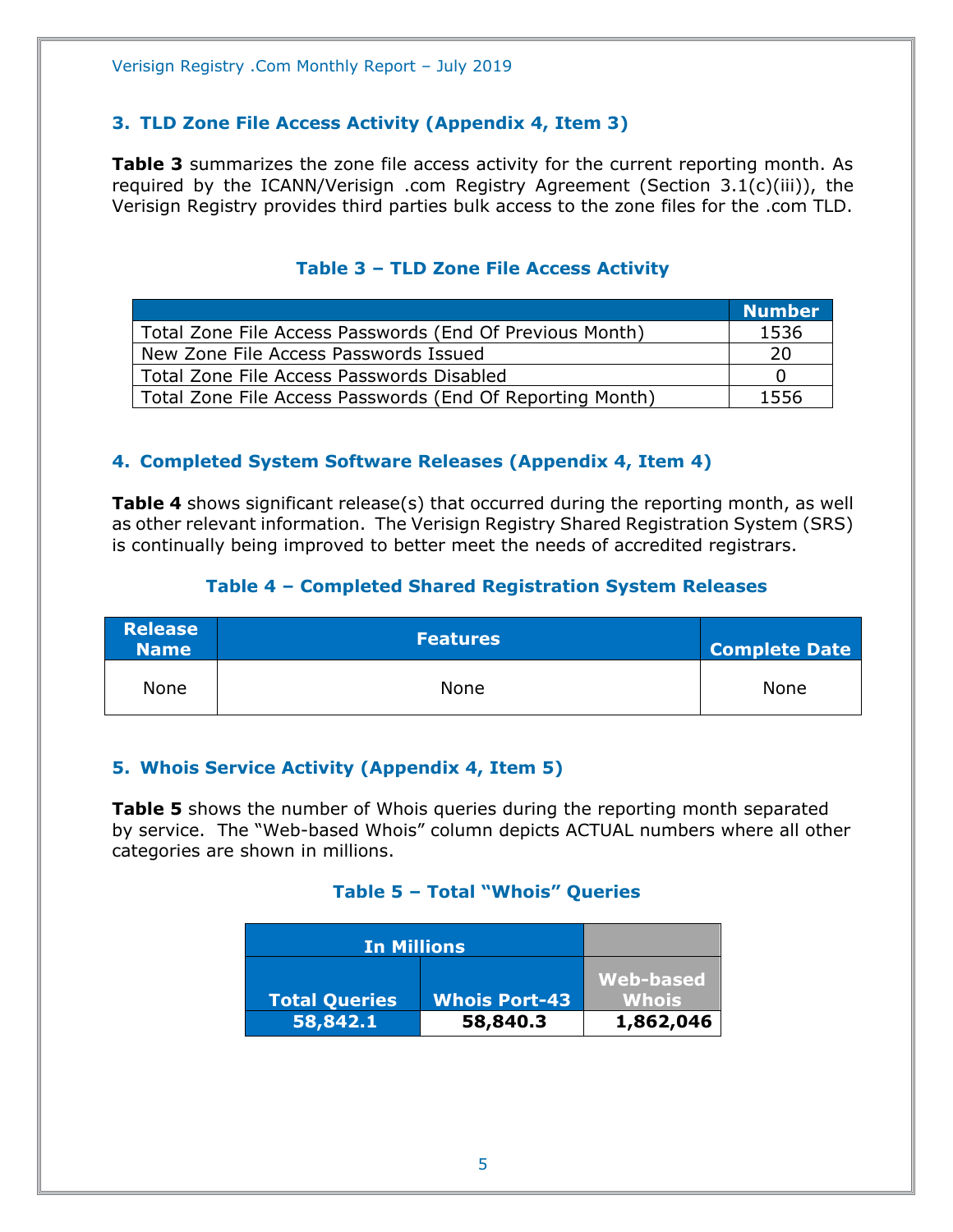#### <span id="page-5-0"></span>**6. Total Number of Transactions by Subcategory (Appendix 4, Item 6)**

**Table 6.1** shows the number of domain name 'write' transactions in subcategories and the number of check transactions. The "Restore" column depicts ACTUAL numbers where all other categories are shown in millions. **Table 6.2** on the next page shows the number of name server "write" transactions by subcategory.

**Table 6.1 – Total Domain Name Transactions by Subcategory**

<span id="page-5-1"></span>

| <b>In Millions</b>           |            |     |  |     |  |                                 |         |
|------------------------------|------------|-----|--|-----|--|---------------------------------|---------|
| <b>Total</b><br><b>Write</b> | <b>Add</b> |     |  |     |  | Delete Modify Renew Trans Check | Restore |
| $1,716.2$ 1,653.3            |            | 3.7 |  | 4.4 |  | 3.138.6                         |         |

# <span id="page-5-2"></span>**Table 6.2 – Total Name Server Write Transactions by Subcategory (millions)**

| Total |    | <b>Delete</b> | $M \sim A H$ |
|-------|----|---------------|--------------|
|       | ۵g | - 1           |              |

# <span id="page-5-4"></span><span id="page-5-3"></span>**7. Daily Transaction Range (millions) (Appendix 4, Item 7)**

# **Table 7 – Daily Transaction Range (millions)**

| Totall              | <b>Daily</b> | <b>Daily</b> | Daily          |
|---------------------|--------------|--------------|----------------|
| <b>Transactions</b> | Max          | Min          | <b>Average</b> |
| 5,304.4             | 192.9        | 143.6        |                |

# <span id="page-5-5"></span>**7(B). Per-Registrar Activity Report (Appendix 4, Item 7B)**

The table below defines the fields that are included in the .COM Per-Registrar Activity Report, which is provided under separate cover.

| <b>Field Name</b> | <b>Notes</b>                                                      |
|-------------------|-------------------------------------------------------------------|
| registrar-name    | Registrar's Full Corporate Name As Registered with IANA           |
| iana-id           | http://www.iana.org/assignments/registrar-ids                     |
| total-domains     | Total domains under sponsorship                                   |
| total-            | <b>Total Name Servers Registered</b>                              |
| nameservers       |                                                                   |
| net-adds-1-yr     | number of domains successfully registered with an initial term of |
|                   | one year (and not deleted within the add grace period)            |
| net-adds-2-yr     | Number of domains successfully registered with an initial term of |
|                   | two years (and not deleted within the add grace period)           |
| net-adds-3-yr     | Number of domains successfully registered with an initial term of |
|                   | three years (and not deleted within the add grace period)         |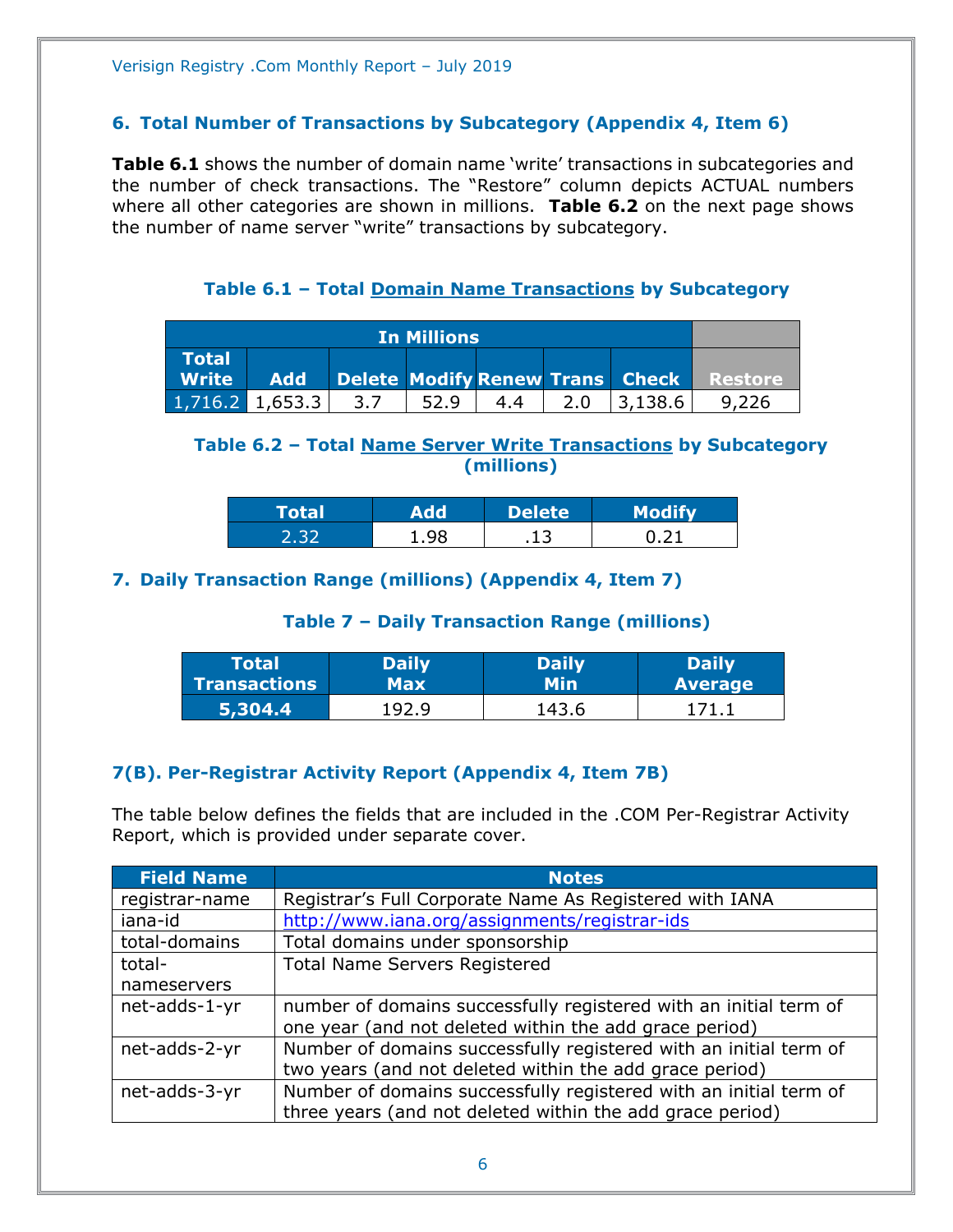| <b>Field Name</b> | <b>Notes</b>                                                                                                                    |
|-------------------|---------------------------------------------------------------------------------------------------------------------------------|
| net-adds-4-yr     | Number of domains successfully registered with an initial term of                                                               |
|                   | four years (and not deleted within the add grace period)                                                                        |
| net-adds-5-yr     | Number of domains successfully registered with an initial term of                                                               |
|                   | five years (and not deleted within the add grace period)                                                                        |
| net-adds-6-yr     | Number of domains successfully registered with an initial term of                                                               |
|                   | six years (and not deleted within the add grace period)                                                                         |
| net-adds-7-yr     | Number of domains successfully registered with an initial term of                                                               |
|                   | seven years (and not deleted within the add grace period)                                                                       |
| net-adds-8-yr     | Number of domains successfully registered with an initial term of                                                               |
|                   | eight years (and not deleted within the add grace period)                                                                       |
| net-adds-9-yr     | Number of domains successfully registered with an initial term of                                                               |
|                   | nine years (and not deleted within the add grace period)                                                                        |
| net-adds-10-yr    | Number of domains successfully registered with an initial term of<br>ten years (and not deleted within the add grace period)    |
| net-renews-1-yr   | Domains renewed either automatically or by command (and not                                                                     |
|                   | deleted with the renew grace period)                                                                                            |
| net-renews-2-yr   | Number of domains successfully renewed with a renewal period of                                                                 |
|                   | two years (and not deleted with the renew grace period)                                                                         |
| net-renews-3-yr   | Number of domains successfully renewed with a new renewal                                                                       |
|                   | period of three years (and not deleted with the renew grace period)                                                             |
| net-renews-4-yr   | Number of domains successfully renewed with a new renewal                                                                       |
|                   | period of four years (and not deleted with the renew grace period)                                                              |
| net-renews-5-yr   | Number of domains successfully renewed with a new renewal                                                                       |
|                   | period of five years (and not deleted with the renew grace period)                                                              |
| net-renews-6-yr   | Number of domains successfully renewed with a new renewal                                                                       |
|                   | period of six years (and not deleted with the renew grace period)                                                               |
| net-renews-7-yr   | Number of domains successfully renewed with a new renewal                                                                       |
|                   | period of seven years (and not deleted with the renew grace                                                                     |
|                   | period)                                                                                                                         |
| net-renews-8-yr   | Number of domains successfully renewed with a new renewal                                                                       |
|                   | period of eight years (and not deleted with the renew grace period)                                                             |
| net-renews-9-yr   | Number of domains successfully renewed with a new renewal                                                                       |
| net-renews-10-    | period of nine years (and not deleted with the renew grace period)<br>Number of domains successfully renewed with a new renewal |
| yr                | period of ten years (and not deleted with the renew grace period)                                                               |
| transfer-         | Transfers initiated by this registrar that were ack'd by the other                                                              |
| gaining-          | registrar-either by command or automatically                                                                                    |
| successful        |                                                                                                                                 |
| transfer-         | Transfers initiated by this registrar that were n'acked by the other                                                            |
| gaining-nacked    | registrar                                                                                                                       |
| transfer-losing-  | Transfers initiated by another registrar that this registrar ack'd-                                                             |
| successful        | either by command or automatically                                                                                              |
| transfer-losing-  | Transfers initiated by another registrar that this registrar n'acked                                                            |
| nacked            |                                                                                                                                 |
| transfer-         | Number of transfer disputes in which this registrar prevailed                                                                   |
| disputed-won      |                                                                                                                                 |
| transfer-         | Number of transfer disputes this registrar lost                                                                                 |
| disputed-lost     |                                                                                                                                 |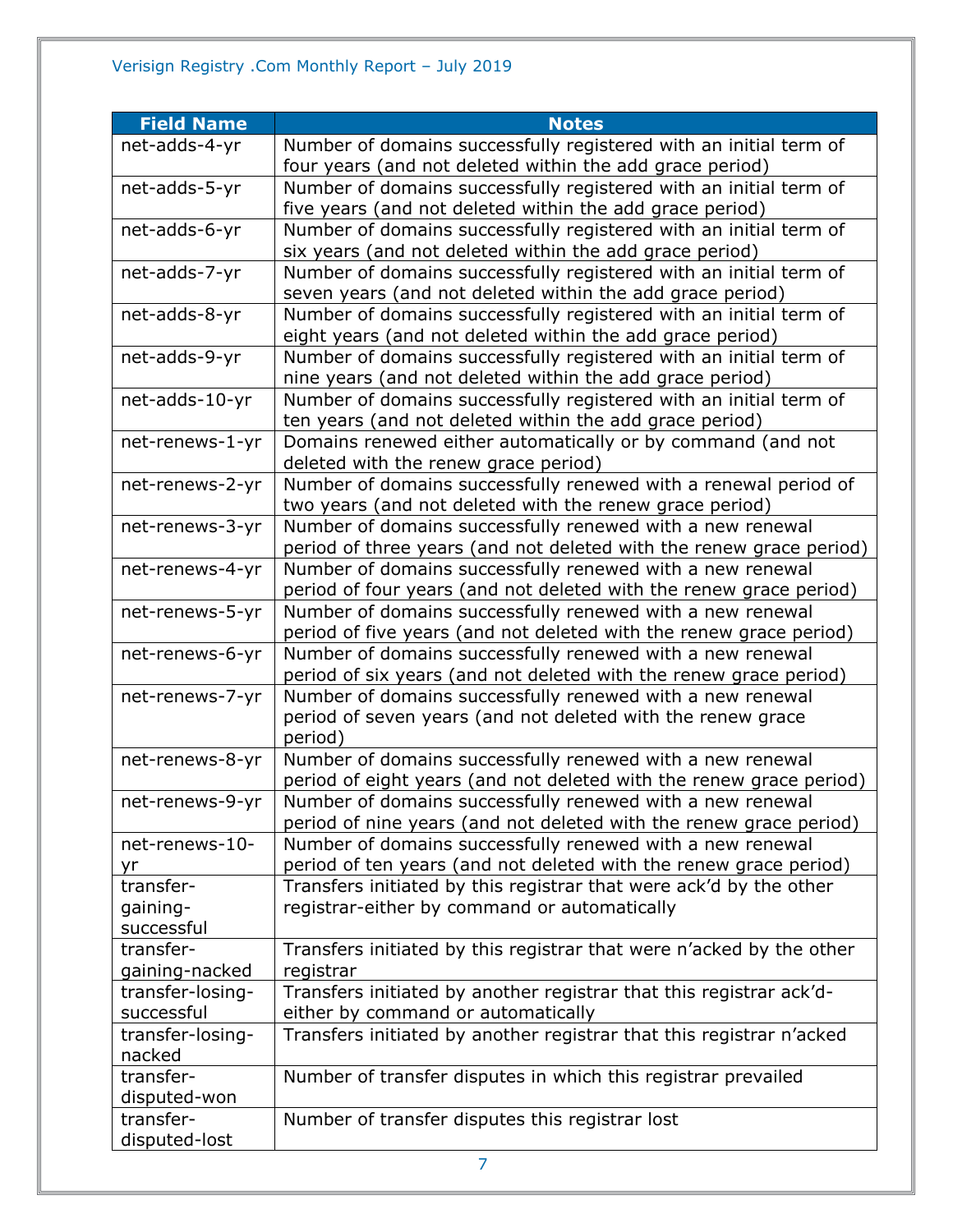| <b>Field Name</b> | <b>Notes</b>                                                         |
|-------------------|----------------------------------------------------------------------|
| transfer-         | Number of transfer disputes involving this registrar with a split or |
| disputed-         | no decision                                                          |
| nodecision        |                                                                      |
| deleted-          | Domains deleted within the add grace period                          |
| domains-grace     |                                                                      |
| deleted-          | Domains deleted outside the add grace period                         |
| domains-          |                                                                      |
| nograce           |                                                                      |
| restored-         | Domain names restored from redemption period                         |
| domains           |                                                                      |
| restored-         | Total number of restored names for which the registrar failed to     |
| noreport          | submit a restore report                                              |
| agp-exemption-    | Number of AGP policy exemption requests received                     |
| requests          | during the reporting month against deletion activity occurring in    |
|                   | the prior month                                                      |
| agp-              | Number of AGP policy exemption requests granted during the           |
| exemptions-       | reporting month                                                      |
| granted           |                                                                      |
| agp-exempted-     | Number of domain names included in AGP policy exemption              |
| domains           | requests granted during the reporting month                          |
| attempted-adds    | Number of attempted (successful and failed) domain name create       |
|                   | commands                                                             |

# <span id="page-7-0"></span>**7(C). Registry Functions Activity Report (Appendix 4, Item 7C)**

The table below defines the fields that are included in the .COM Registry Functions Activity Report, which is provided under separate cover.

| <b>Field Name</b>  | <b>Notes</b>                                                                                                |
|--------------------|-------------------------------------------------------------------------------------------------------------|
| operational-       | number of operational registrars at the end of the reporting                                                |
| registrars         | period                                                                                                      |
| ramp-up-registrars | number of registrars that have received a password for access<br>to OT&E at the end of the reporting period |
| pre-ramp-up-       | number of registrars that have requested access, but have not                                               |
| registrars         | yet entered the ramp-up period at the end of the reporting<br>period                                        |
| zfa-passwords      | number of active zone file access passwords at the end of the                                               |
|                    | reporting period                                                                                            |
| whois-43-queries   | number of WHOIS (port-43) queries responded during the                                                      |
|                    | reporting period                                                                                            |
| web-whois-queries  | number of Web-based Whois queries responded during the                                                      |
|                    | reporting period, not including searchable Whois                                                            |
| searchable-whois-  | number of searchable Whois queries responded during the                                                     |
| queries            | reporting period, if offered                                                                                |
| dns-udp-queries-   | number of DNS queries received over UDP transport during the                                                |
| received           | reporting period                                                                                            |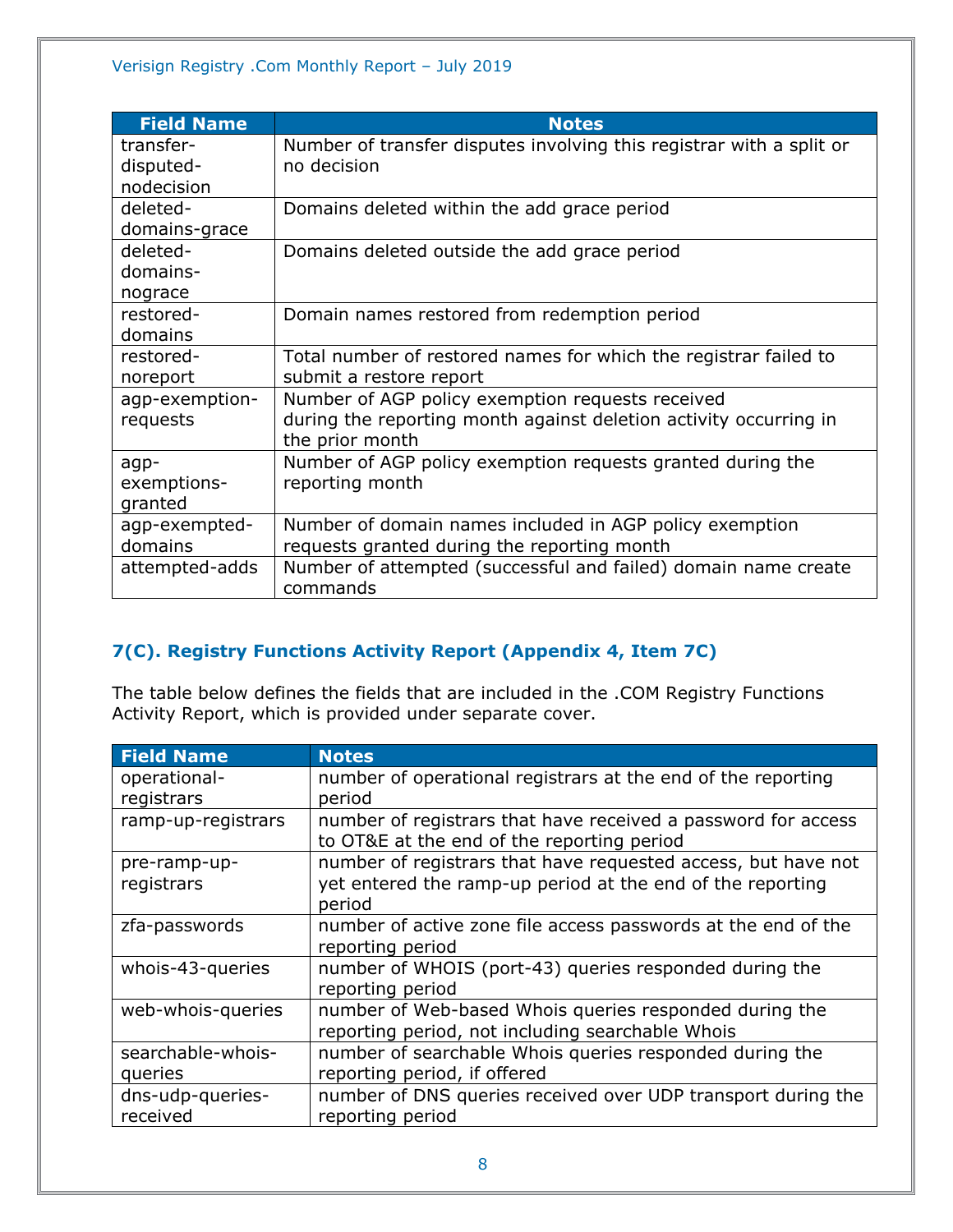| <b>Field Name</b> | <b>Notes</b>                                                   |
|-------------------|----------------------------------------------------------------|
| dns-udp-queries-  | number of DNS queries received over UDP transport that were    |
| responded         | responded during the reporting period                          |
| dns-tcp-queries-  | number of DNS queries received over TCP transport during the   |
| received          | reporting period                                               |
| dns-tcp-queries-  | number of DNS queries received over TCP transport that were    |
| responded         | responded during the reporting period                          |
| srs-dom-check     | number of SRS (EPP and any other interface) domain name        |
|                   | "check" requests responded during the reporting period         |
| srs-dom-create    | number of SRS (EPP and any other interface) domain name        |
|                   | "create" requests responded during the reporting period        |
| srs-dom-delete    | number of SRS (EPP and any other interface) domain name        |
|                   | "delete" requests responded during the reporting period        |
| srs-dom-info      | number of SRS (EPP and any other interface) domain name        |
|                   | "info" requests responded during the reporting period          |
| srs-dom-renew     | number of SRS (EPP and any other interface) domain name        |
| srs-dom-rgp-      | number of SRS (EPP and any other interface) domain name        |
| restore-report    | RGP "restore" requests delivering a restore report responded   |
|                   | during the reporting period                                    |
| srs-dom-rgp-      | number of SRS (EPP and any other interface) domain name        |
| restore-request   | RGP "restore" requests responded during the reporting period   |
| srs-dom-transfer- | number of SRS (EPP and any other interface) domain name        |
| approve           | "transfer" requests to approve transfers responded during the  |
|                   | reporting period                                               |
| srs-dom-transfer- | number of SRS (EPP and any other interface) domain name        |
| cancel            | "transfer" requests to cancel transfers responded during the   |
|                   | reporting period                                               |
| srs-dom-transfer- | number of SRS (EPP and any other interface) domain name        |
| query             | "transfer" requests to query about a transfer responded during |
|                   | the reporting period                                           |
| srs-dom-transfer- | number of SRS (EPP and any other interface) domain name        |
| reject            | "transfer" requests to reject transfers responded during the   |
|                   | reporting period                                               |
| srs-dom-transfer- | number of SRS (EPP and any other interface) domain name        |
| request           | "transfer" requests to request transfers responded during the  |
|                   | reporting period                                               |
| srs-dom-update    | number of SRS (EPP and any other interface) domain name        |
|                   | "update" requests (not including RGP restore requests)         |
|                   | responded during the reporting period                          |
| srs-host-check    | number of SRS (EPP and any other interface) host "check"       |
|                   | requests responded during the reporting period                 |
| srs-host-create   | number of SRS (EPP and any other interface) host "create"      |
|                   | requests responded during the reporting period                 |
| srs-host-delete   | number of SRS (EPP and any other interface) host "delete"      |
|                   | requests responded during the reporting period                 |
| srs-host-info     | number of SRS (EPP and any other interface) host "info"        |
|                   | requests responded during the reporting period                 |
| srs-host-update   | number of SRS (EPP and any other interface) host "update"      |
|                   | requests responded during the reporting period                 |